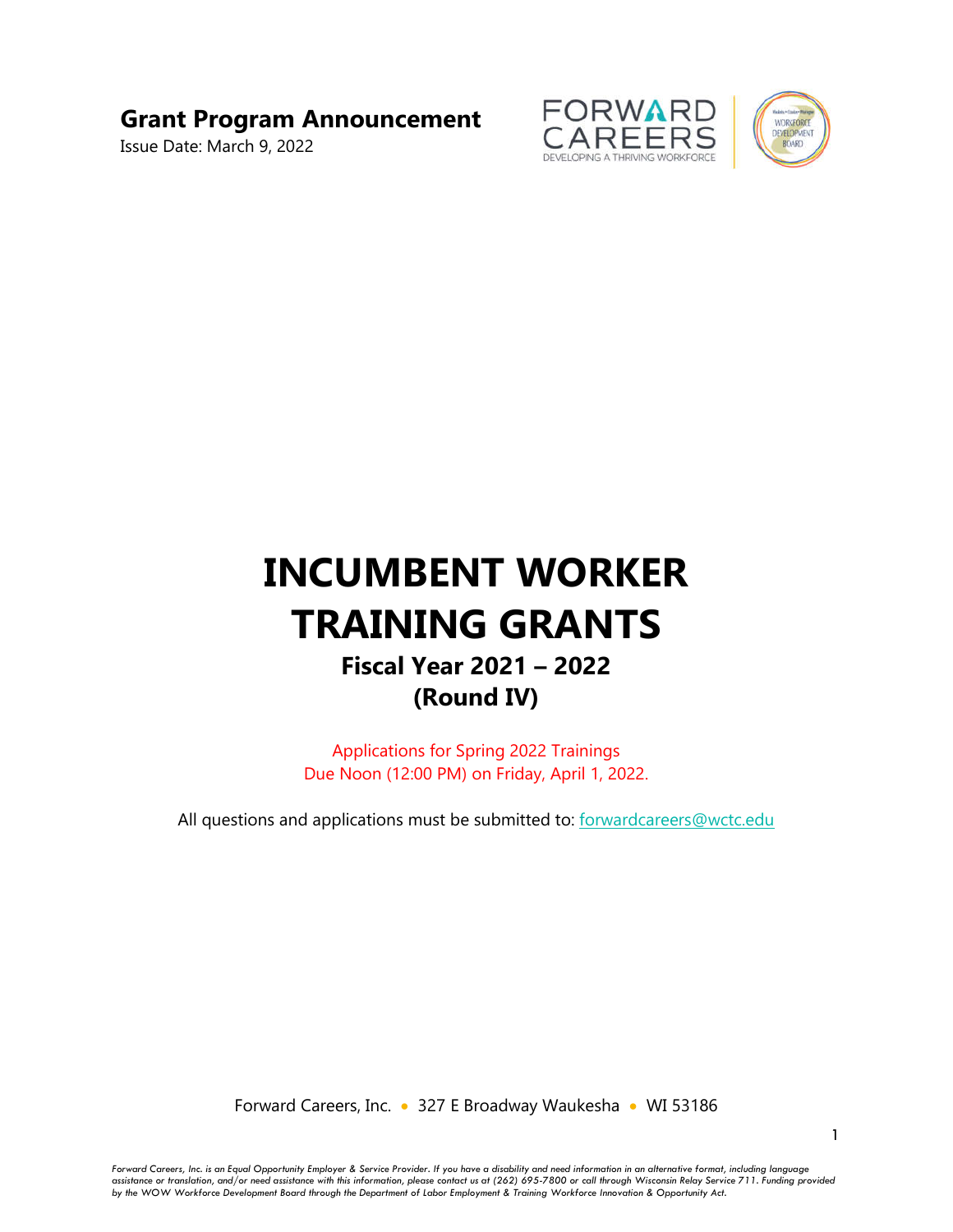## **ABOUT INCUMBENT WORKER TRAINING (IWT) GRANTS**

## **Boost Your Employees' Skills!**

The Incumbent Worker Training (IWT) grants provide funding to employers who want to upgrade the skills of their current employees to enhance their expertise in the workplace, avert layoffs, and make their business more competitive.

## **How it Works!**

- Participating businesses must have a facility located in Wisconsin.
- Employers select the training to be provided to their employees.
- Trainings may range from 1 day to 16 weeks.
- Employers complete and submit an application, detailed training description, training invoice and job descriptions for each employee going to training. Training program cannot have started.
- After the employees successfully complete the training, the employer will be reimbursed between 25% and 75% of costs of training their workers. Training costs cannot include travel, training supplies or materials such as books, manuals, etc.

IWT grants are now available to businesses who invest to reskill and upskill their workforce, equipping them with the knowledge and skills they need to remain competitive. The IWT program is designed to provide direct financial assistance to businesses to train current employees to avert a layoff and/or improve the economic competitiveness of the company.

Organizations interested in this grant opportunity may apply for Round III of Fiscal Year 2021- 2022 funding cycle to offer training programs that will be delivered to their workforce between the following periods:

 **Spring 2022:** Training programs may range from 1 day to 16 weeks and be held between April 11, 2022 and June 17, 2022.

This is a great opportunity to plan for training programs that have been on the backburner due to limited resources and to further engage your workforce for positive results.

## **BENEFITS**

The IWT program provides a win-win situation for businesses and employees.

## Benefits for **businesses** include:

- Increased Competitiveness
- Skilled Workforce
- Increased Productivity
- Increased Profits
- Company Growth
- Reduced Turnover

## Benefits for **employees** includes:

- Advancement Opportunities
- Increased Job Opportunities
- Industry-Recognized Credentials
- Transferrable Skills
- Job Retention
- New Skills for Continued Growth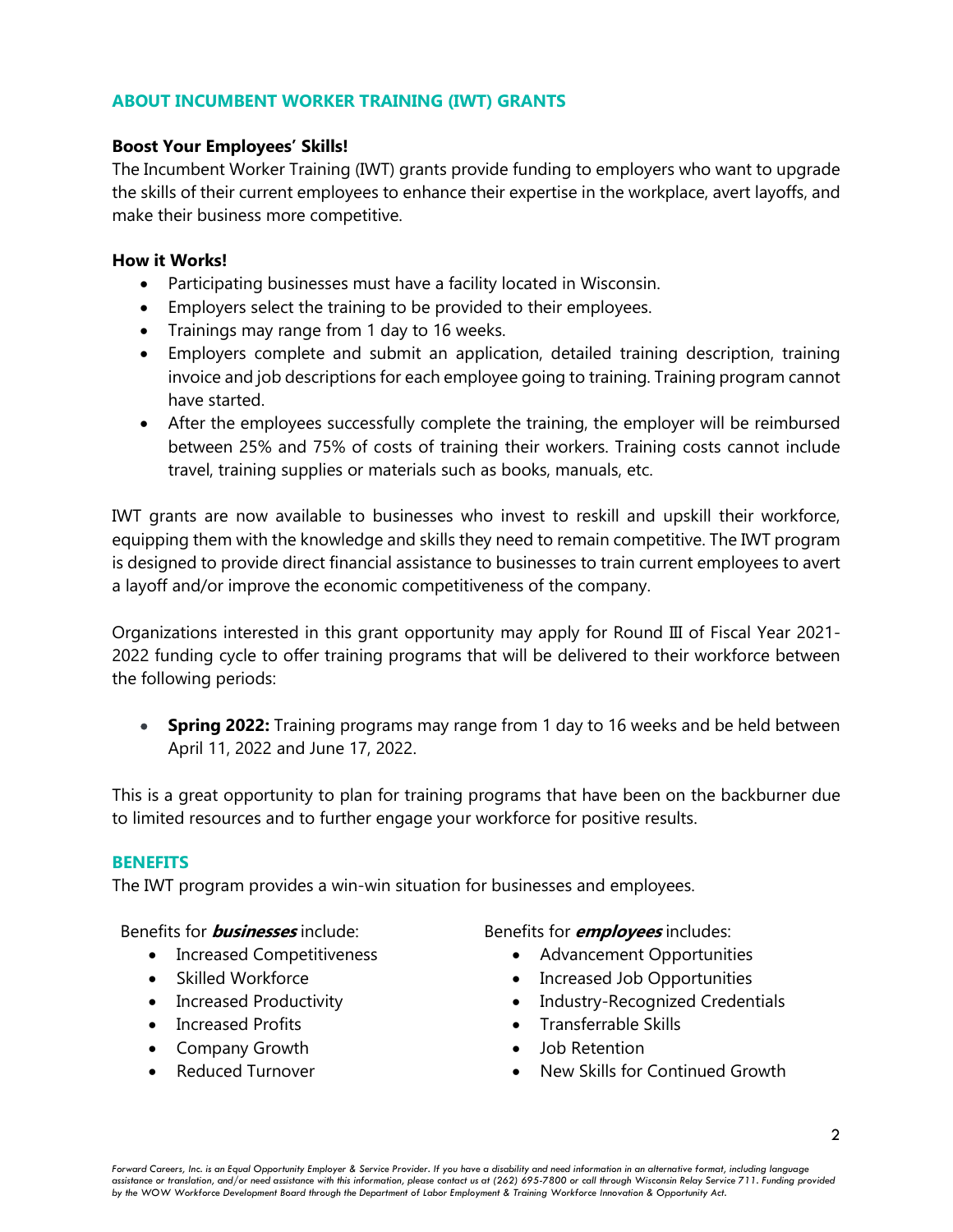## **ELIGIBLE BUSINESSES**

An eligible applicant is a business across any industry sector that:

- Has been in continuous operation for the 12 months immediately prior to the application submittal,
- Agrees to cooperate with the data collection requirements, and
- If participated in the past, have a successful history with IWT's and all requirements.

Where a union bargaining agreement exists and is applicable to the training for the employee, the IWT program must not conflict with that agreement. The business must obtain written concurrence of the bargaining unit. Written concurrence must be submitted with the IWT application in order for the contract to be reviewed for approval. Funds provided to businesses for the IWT program must not be used to directly or indirectly assist, promote or deter union organizing.

## **ELIGIBLE INCUMBENT WORKER**

To qualify as an incumbent worker, the employee must:

- Be directly employed by the company for a period of no less than 6 months,
- Be at least 18 years of age,
- Work at least 32 hours per week,
- Earn an hourly wage above the state minimum wage,
- Agree to cooperate with the data collection requirements, and
- Meet the Fair Labor Standards Act requirement for an employer-employee relationship.

In the event that the incumbent worker training is being provided to a cohort of employees, not every employee in the cohort must have an established employment history with the employer for 6 months or more as long as a majority of those employees being trained do meet the employment history requirement.

## **FUNDING LEVELS**

IWT funds will be used to reimburse businesses providing training on a graduated scale based on the size of a business and results of credential attainment, wage increase, and promotion resulting in an open position. Such participating employers must pay the remaining share of the costs not covered.

For example, ABC Company will train one worker that will result in a credential attainment and a wage increase upon completion of the training. The size of company is 80 and the total cost of the training is \$5,000.

ABC Company will tentatively receive a total reimbursement of \$3,250 (\$5,000 x 65%).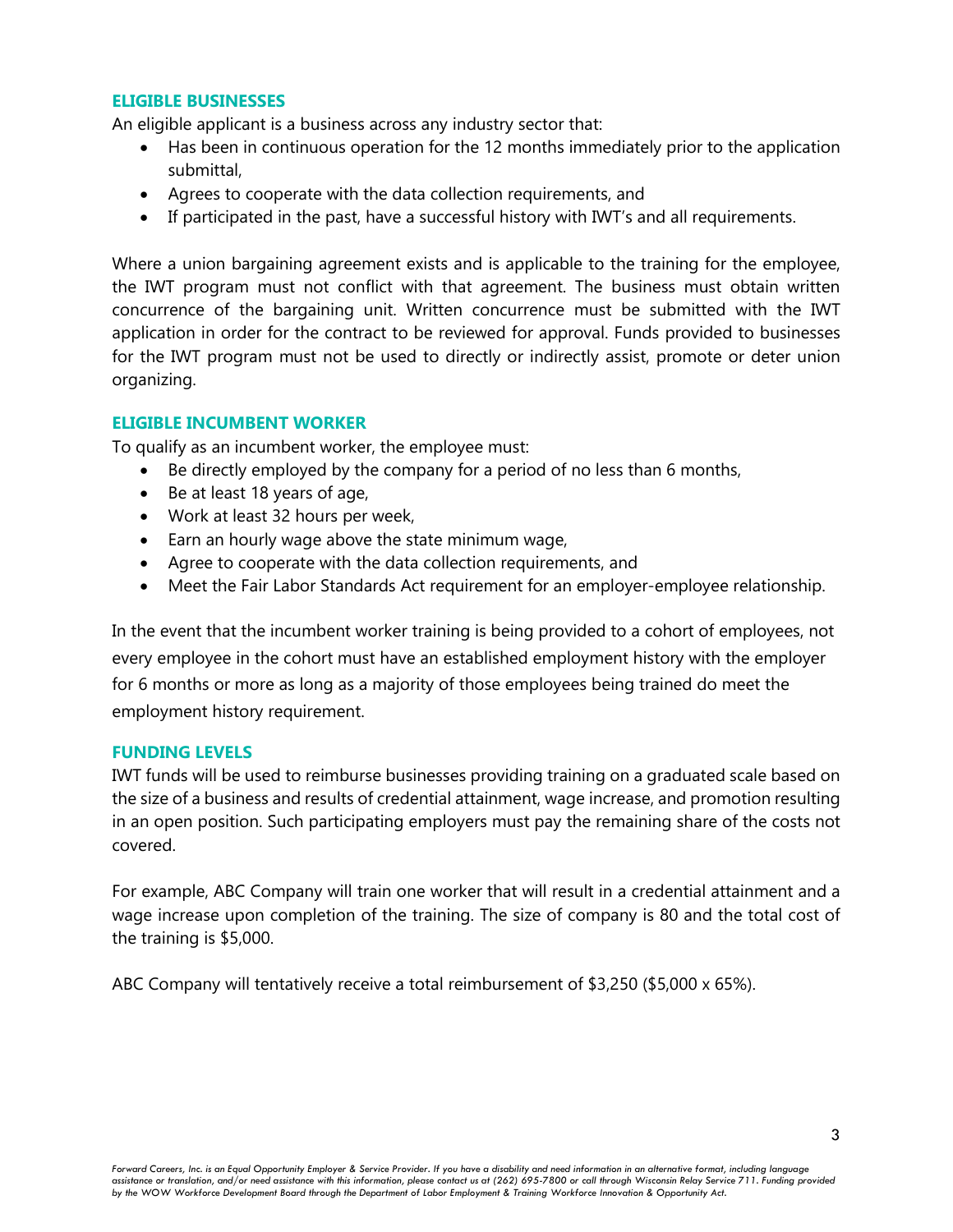|                          |                                      | Reimbursement is Based Upon Receiving One or More of the Following |                                                                           |                                                                   |  |  |
|--------------------------|--------------------------------------|--------------------------------------------------------------------|---------------------------------------------------------------------------|-------------------------------------------------------------------|--|--|
|                          |                                      | 1. Credential Attainment                                           | 2. Credential<br><b>Attainment + Wage</b><br><b>Increase or Promotion</b> | 3. Credential Attainment +<br>Wage Increase +<br><b>Promotion</b> |  |  |
| <b>Business<br/>Size</b> | 100 or Fewer<br><b>Employees</b>     | 50%                                                                | 65%                                                                       | 75%                                                               |  |  |
|                          | More than<br>100<br><b>Employees</b> | 25%                                                                | 40%                                                                       | 50%                                                               |  |  |

**Note**: Size is calculated based on number of employees in Wisconsin and does not include employees located in other states.

**Grant Amounts:** IWT funds are limited and are therefore awarded as funds are available. The maximum award amount may not exceed \$10,000 per business per program year.

## **PAST GRANTS**

| <b>Business</b>  | Amount            | <b>Training Program</b>        | <b>Training Provider</b>             |
|------------------|-------------------|--------------------------------|--------------------------------------|
|                  | <b>Reimbursed</b> |                                |                                      |
| Heale            | \$5,804.50        | English as a Second Language   | Waukesha County Technical College    |
| Manufacturing    |                   |                                |                                      |
| Pindel Global    | \$4,062.50        | CAM Software Programmer        | DP Technologies - "virtual training" |
| Precision Inc.   |                   | Training (1st Level)           |                                      |
| Accurate         | \$4,839.81        | ISO Certification Preparation  | Waukesha County Technical College    |
| Pattern          |                   | and Audit Training             |                                      |
| Fox Bros. Piggly | \$250.00          | <b>ESOP Education Training</b> | <b>ESOP Partners</b>                 |
| Wiggly           |                   |                                |                                      |
| Ace Precision    | \$50.00           | Basic Metallurgy of Heat       | <b>PRI Training</b>                  |
| Machining Corp   |                   | Treatment                      |                                      |

2020-2021 program year awards include:

## **TRAINING CRITERIA**

This training grant announcement is open to all industry sectors. Factors to consider when submitting an application include the following requirements and options:

## **Required**

- Training does not only improve the skills of employees but also improve the business's processes and competitiveness and/or avert a layoff.
- Training will result in an industry recognized certificate or credential.
- **Training may be provided between the dates of April 11, 2022 and June 17, 2022 for Spring 2022 applications.**
- Training may range from 1 Day to a maximum of 16 Weeks.
- Past or in progress trainings are not eligible. Must be a future training.
- Training must not begin prior to award notification and contracts being fully executed.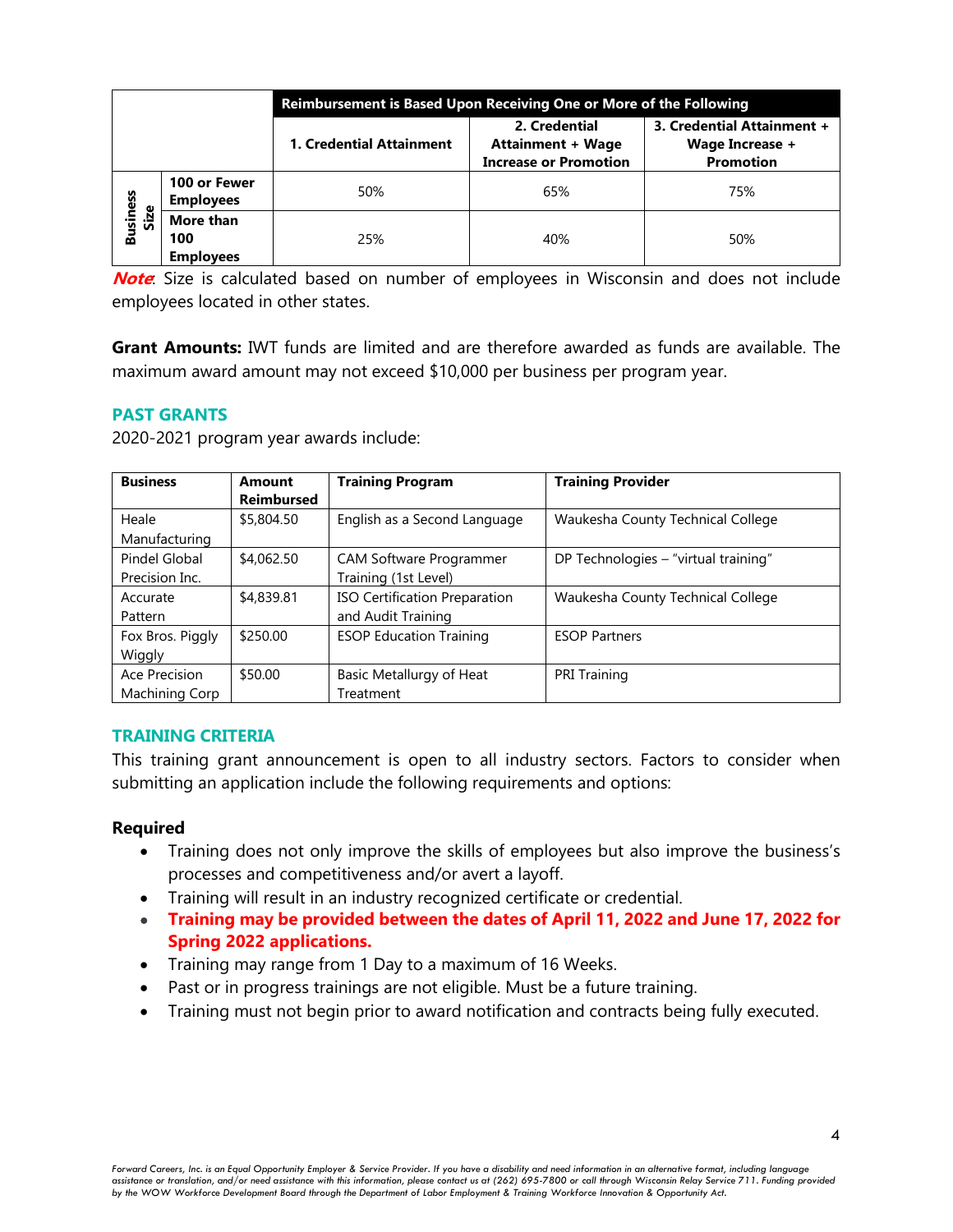## **Optional**

The following are components of the training programs that would strengthen the application, but are not required.

- Training shows at least 20 current openings with a median salary of at least \$34,000, but not required.
- Training applications may be submitted for a group of businesses, but not required.
	- o If funding is limited, preference will be given to a group of businesses to maximize training dollars.
- Training may be for a group of employees, but not required.
	- o If funding is limited, preference will be given to group trainings to maximize training dollars.
- Training may be provided by a registered training provider listed on the state's **Eligible** Training Program List and/or coincides with Wisconomy's Long-Term Occupation Projections List for WDA 3, but not required.
- Training completions that will result in a wage increase and/or promotion resulting in an open position [per WIOA section 134 (d)(4)(A)(ii)] will be given preference, but not required.

## **TRAINING RESTRICTIONS**

- Trainings excludes c-suite positions, top-level executives, and individuals at the top of their career ladder.
- Funds provided cannot be used to pay the wages of incumbent worker employees during their participation in an economic development activity provided through a statewide workforce development system.
- When a relocation of a business results in the loss of employment of any employee of such business, no funds provided for employment training can be used for incumbent worker training until after 120 days has passed since the relocation that caused the loss of employment at an original business location in the United States.
- Funds will not be used to cover training supplies, employer wages, books, etc.
- Businesses administering a current Wisconsin Fast Forward and/or Workforce Advancement Training (WATS) grants, or similar grants, are not eligible to receive IWT funds.
- Training for an employee who is employed through a temporary employment agency is not allowed. IWT may be utilized with an established business to train an employee that has been employed by the company for a period of no less than 6 months.
- Required/regulatory training training mandated by any other public agency or department is not eligible. These trainings may include, but are not limited to EPA, Hazardous Waste, FDA, Workers Compensation, OSHA, etc.
- Training which would result in advanced degrees such as associate, bachelor, master, or doctorate.
- Training already being reimbursed by another state or federal training program (e.g., Other Workforce Development Boards, National Emergency Grants, etc.).
- Employee travel, food, or lodging costs related to program participation.
- Wages of trainees while being trained.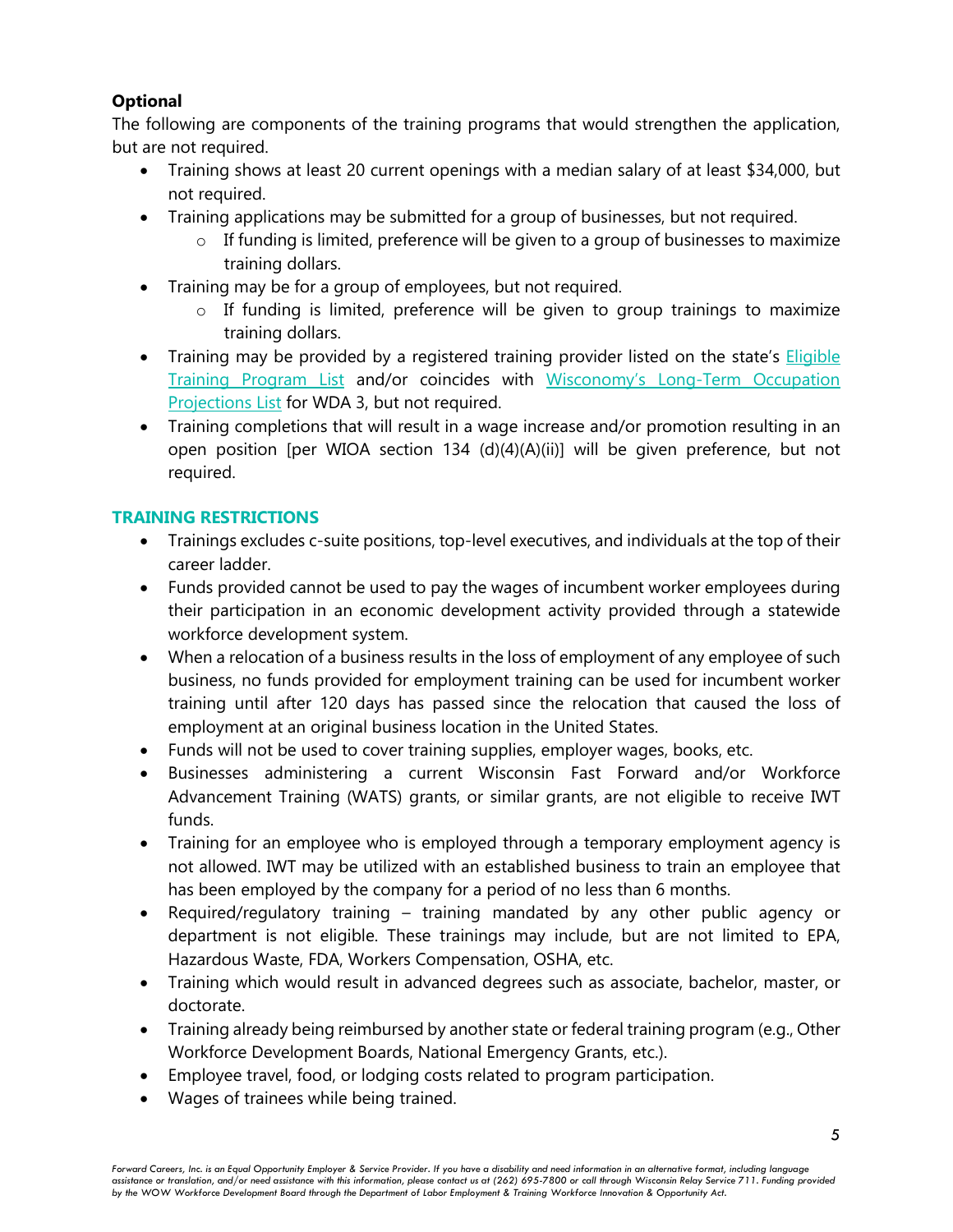- Purchases of capital equipment or other durable (long lasting/reusable) training materials/equipment.
- Training in sectarian activities.

## **Examples of Acceptable Trainings:**

- Training to gain or maintain an industry recognized certificate/credential.
- CD-10 training training that teaches coding professionals how to become proficient in the ICD‐10‐CM and ICD‐10‐PCS coding or other similar systems.
- Training for improved process efficiency as identified by industry professionals.
- Training from a national, regional, or state trade association that offers an independently certified training curriculum and testing.
- Training provided in conjunction with the purchase of a new piece of equipment or in automating production systems.
- Upgrade of computer skills (e.g., Microsoft Excel, Access).
- Seminars/workshops/webinars are eligible, however, they must have an assessment or "test" tied to it to be eligible for this program. Businesses must indicate in the application what assessment of skills is included for this type of training to justify it will improve economic competitiveness. Failure to include this may exclude the application from consideration.
- English Language Learning for managers or staff to enable them more effectively communicate with limited English employees.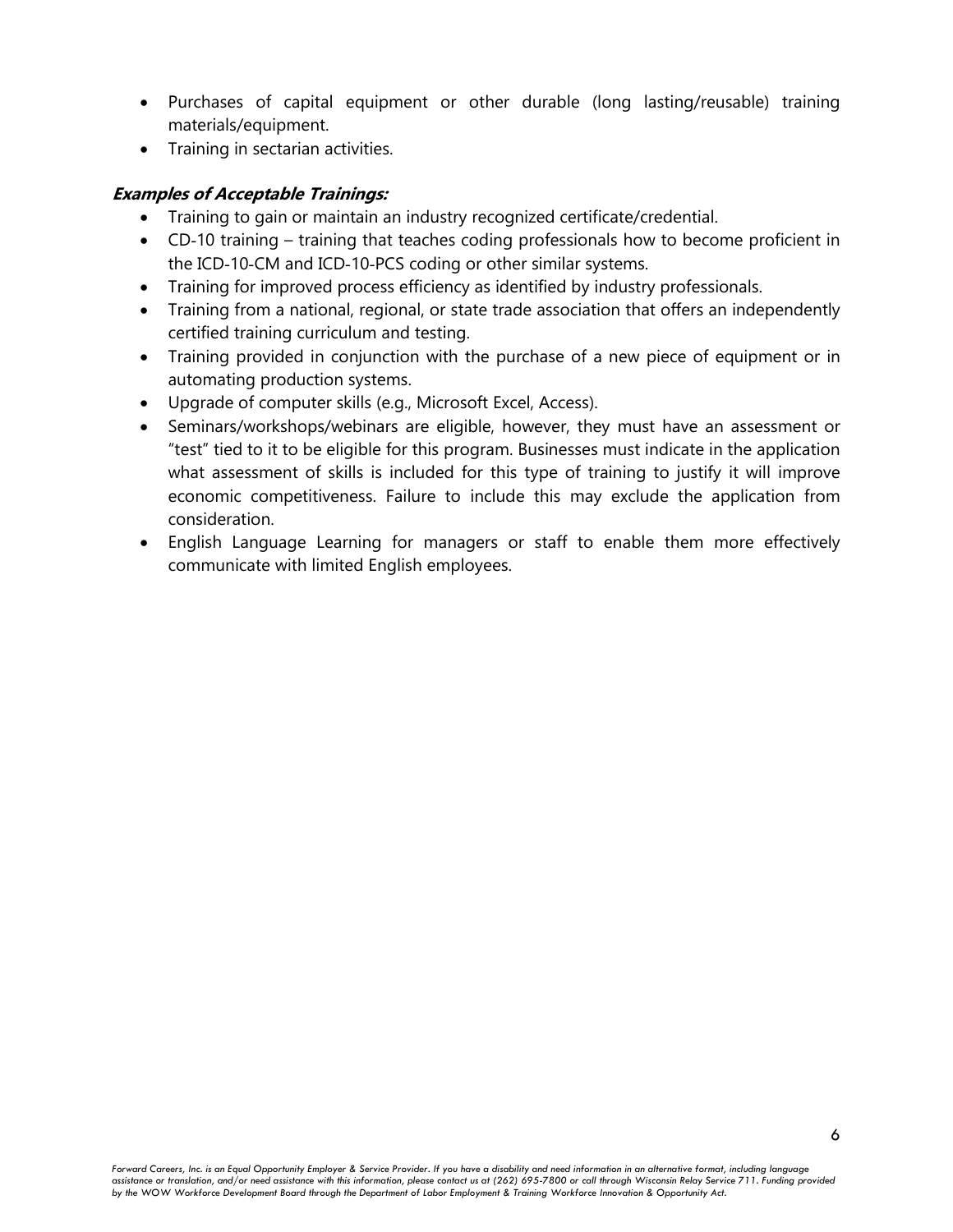## **TIMELINE & DEADLINES**

Spring 2022 applications follow this deadline.

| <b>Date Deadline</b>                   | Item                                                                                          |  |
|----------------------------------------|-----------------------------------------------------------------------------------------------|--|
| 12:00 P.M. on<br>Friday, April 1, 2022 | Deadline for application submissions must be received<br>via email to forwardcareers@wctc.edu |  |
|                                        | Only fully completed applications submitted via<br>email will be accepted.                    |  |
| Week of April 4, 2022                  | Award notification(s) and contract(s) will be issued.                                         |  |
|                                        | Organization must review and sign contract before<br>starting training program.               |  |

**NOTE**: Failure to submit paperwork by due dates will result in applications being denied.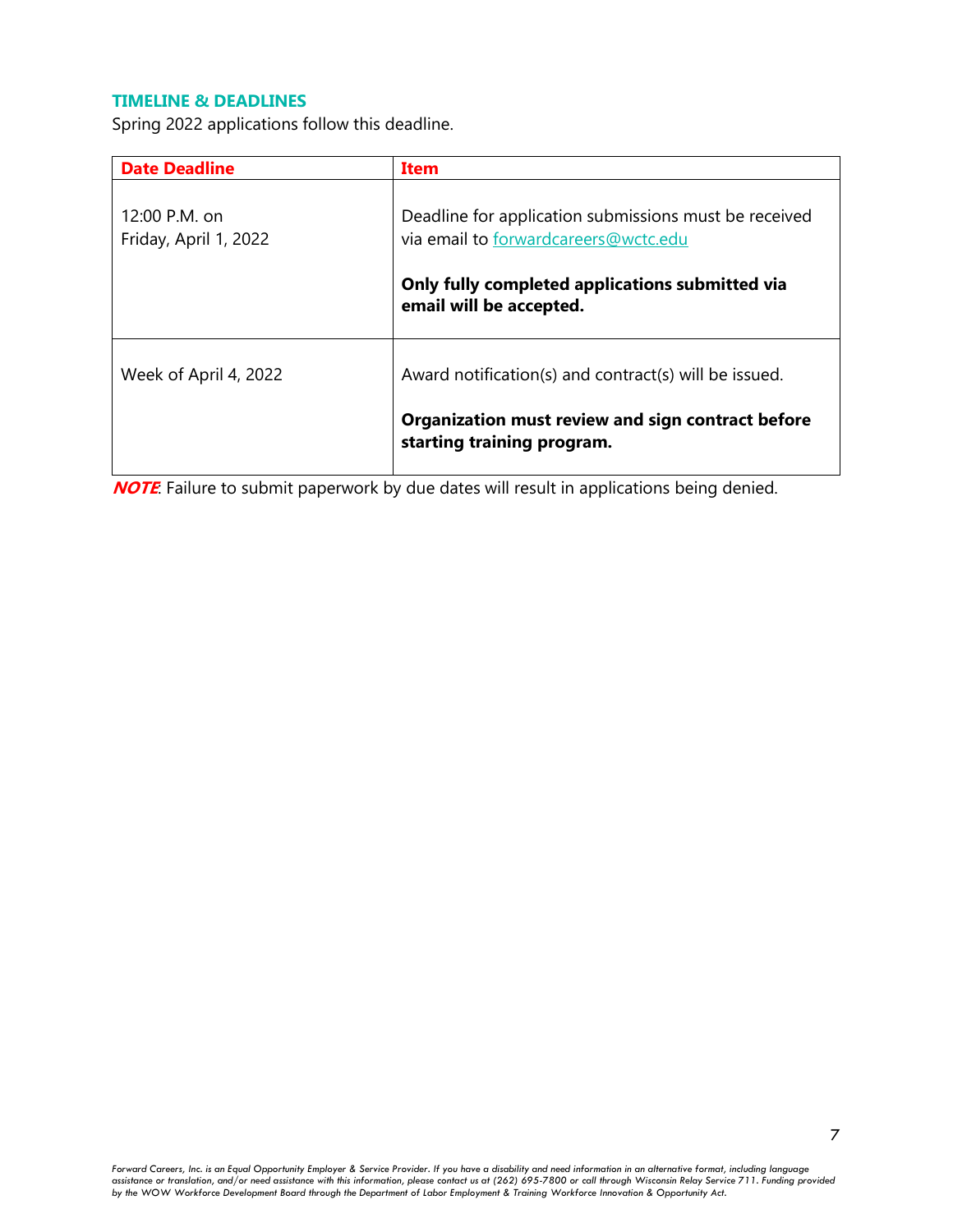## **SCORING**

Proposals will be ranked using the following scorecard. Based upon funding level and scores, trainings will be approved in order based upon their overall scores. If there is limited funding and two proposals have the same score, preference will be given to the smaller sized business of the two. Size will be determined based on business location with the Waukesha, Ozaukee, and Washington Counties.

A maximum of 100 points are possible under the following criteria:

## **Training Type and Outcome (Max of 20 points)**

- Training results in an industry recognized certificate or credential (10 pts)
- Training type shows at least 20 current openings with a median salary of at least \$34,000 (10 pts)

## **Number of Businesses Benefiting from the Training (Max of 15 points)**

- Two businesses are submitting the proposal together. (2 pts)
- Three businesses are submitting the proposal together. (5 pts)
- Over three businesses are submitting the proposal together. (8 pts)

## **Number of Trainees Benefiting from the Training (Max of 35 points)**

- One trainee will be trained. (5 pts)
- Two to five trainees will be trained. (8 pts)
- Six to ten trainees will be trained. (10 pts)
- Over ten trainees will be trained. (12 pts)

## **Type of Training Provider (Max of 5 points)**

• Training provider is listed on the state's Eligible Training Provider List (5 pts)

## **Long-term Training Outcomes (Max of 25 points)**

- Training will result in a wage increase (10 pts)
- Training will result in a promotion resulting in an open position (15 pts)